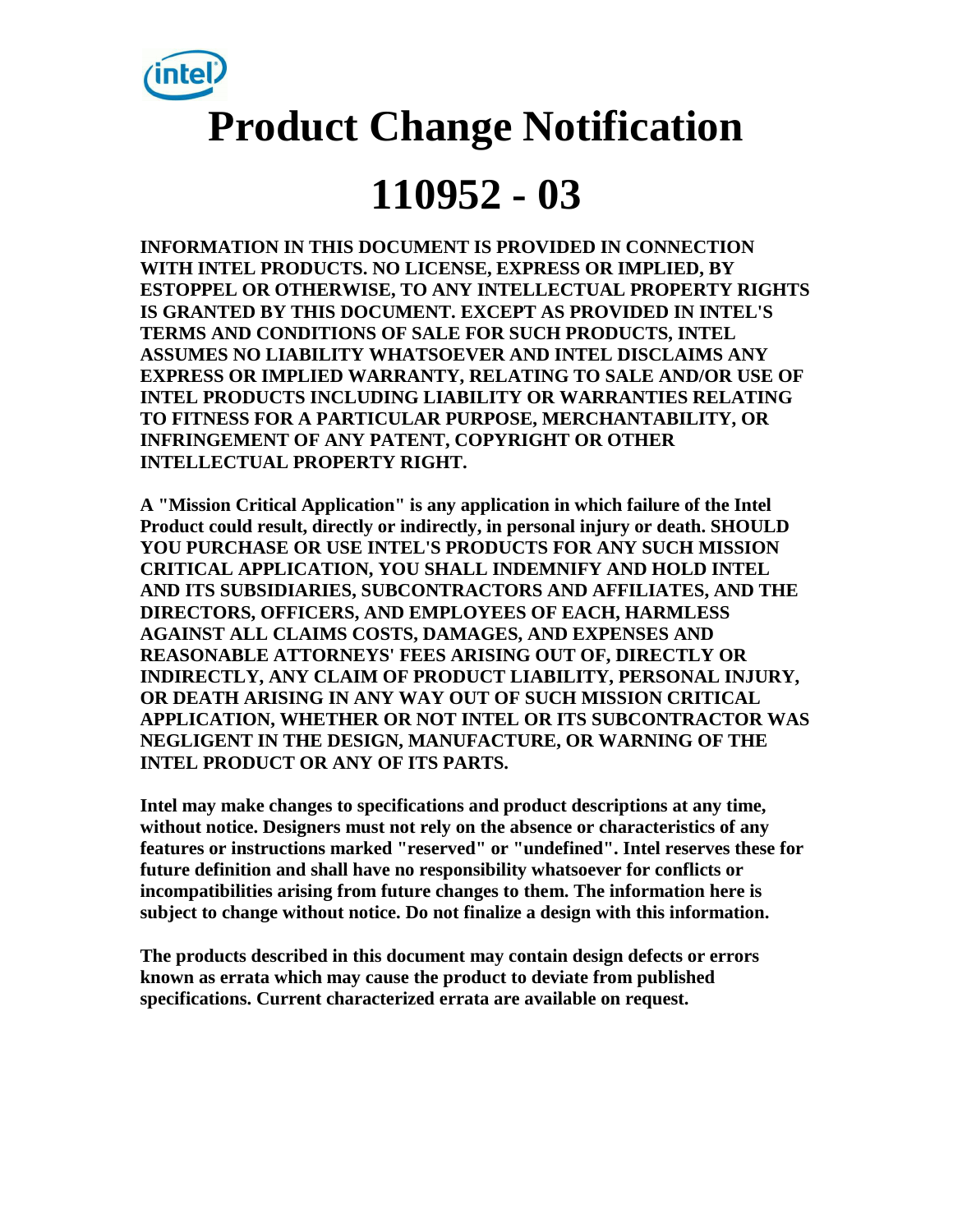**Should you have any issues with the timeline or content of this change, please contact the Intel Representative(s) for your geographic location listed below. No response from customers will be deemed as acceptance of the change and the change will be implemented pursuant to the key milestones set forth in this attached PCN.** 

**Americas Contact:** [asmo.pcn@intel.com](mailto:asmo.pcn@intel.com) 

Asia Pacific Contact: **apacgccb@intel.com** 

**Europe Email:** [eccb@intel.com](mailto:eccb@intel.com) 

**Japan Email:** [jccb.ijkk@intel.com](mailto:jccb.ijkk@intel.com) 

**Copyright © Intel Corporation 2013. Other names and brands may be claimed as the property of others.**

**BunnyPeople, Celeron, Celeron Inside, Centrino, Centrino Inside, Cilk, Core Inside, i960, Intel, the Intel logo, Intel AppUp, Intel Atom, Intel Atom Inside, Intel Core, Intel Inside, Intel Insider, the Intel Inside logo, Intel NetBurst, Intel NetMerge, Intel NetStructure, Intel SingleDriver, Intel SpeedStep, Intel Sponsors of Tomorrow, the Intel Sponsors of Tomorrow logo, Intel StrataFlash, Intel vPro, Intel XScale, InTru, the InTru logo, the InTru Inside logo, InTru soundmark, Itanium, Itanium Inside, MCS, MMX, Moblin, Pentium, Pentium Inside, Puma, skoool, the skoool logo, Sound Mark, The Creators Project, The Journey Inside, Thunderbolt, vPro Inside, VTune, Xeon, and Xeon Inside are trademarks of Intel Corporation in the U.S. and/or other countries.**

**Learn how to use Intel Trademarks and Brands correctly at [http://www.intel.com/intel/legal/tmusage2.htm..](http://www.intel.com/intel/legal/tmusage2.htm)**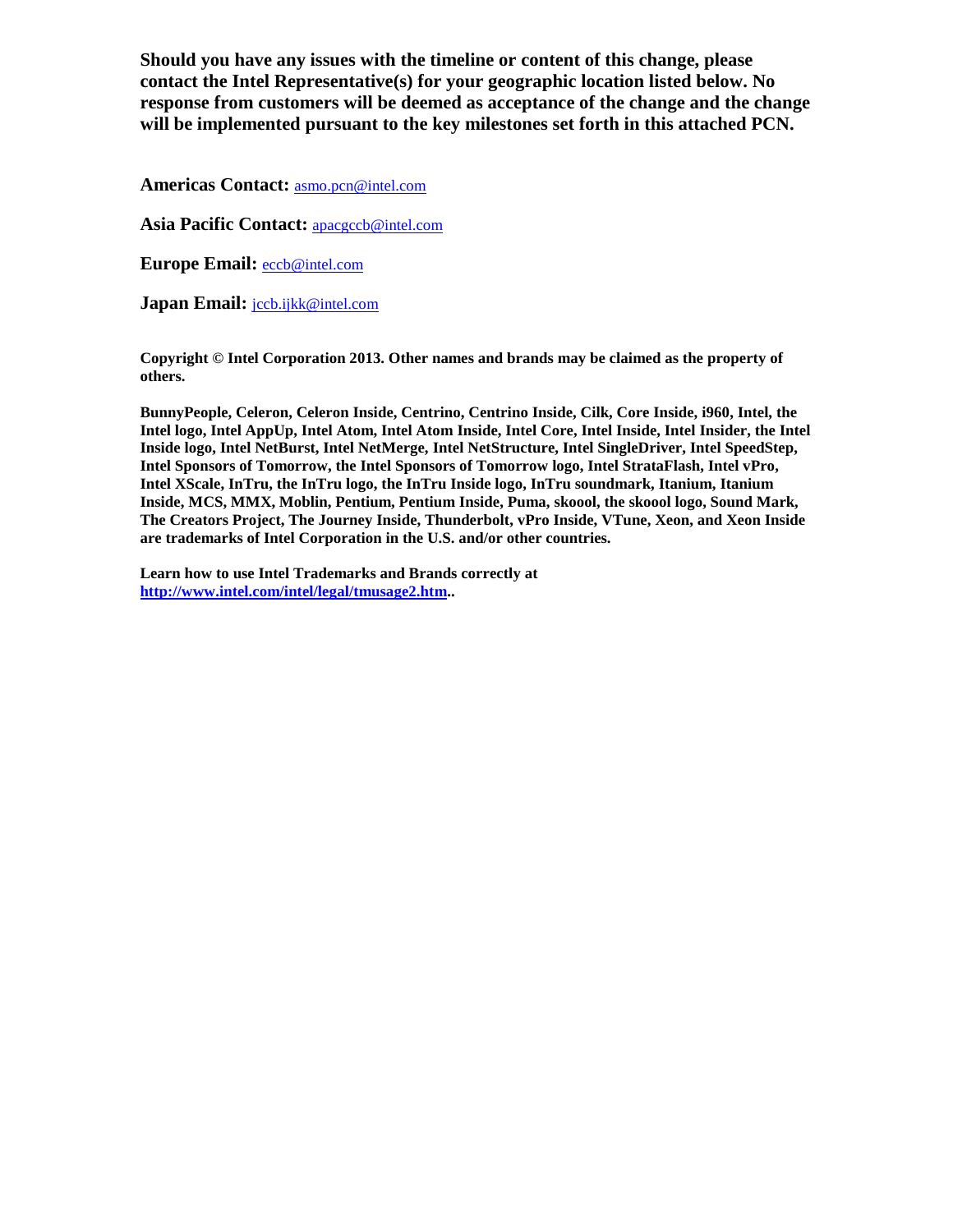

# **Product Change Notification**

| <b>Change Notification #: 110952 - 03</b> |                                                                       |
|-------------------------------------------|-----------------------------------------------------------------------|
| <b>Change Title:</b>                      | <b>Intel 82571EB Gigabit Ethernet Controllers</b>                     |
|                                           | (Ophir Tray $\&$ T&R),                                                |
|                                           | <b>Intel 82572EI Gigabit Ethernet Controllers</b>                     |
|                                           | (Rimon Tray $\&$ T $\&$ R),                                           |
|                                           | <b>Intel 82575EB Gigabit Ethernet Controllers</b>                     |
|                                           | (Zoar Tray & T&R),                                                    |
|                                           | <b>Intel 82576EB/NS Gigabit Ethernet Controllers</b>                  |
|                                           | (Kawela Tray & T&R) and                                               |
|                                           | Intel 82598EB 10 Gigabit Ethernet Controllers                         |
|                                           | (Oplin Tray $\&$ T $\&$ R)                                            |
|                                           | PCN 110952-03                                                         |
|                                           | <b>Reason for Revision: Add additional</b>                            |
|                                           | information regarding Stepping version                                |
|                                           | <b>Product Material, Product Marking, Order</b><br><b>Code, Label</b> |
|                                           |                                                                       |
|                                           | <b>FLI (First Level Interconnect) Material Change</b>                 |
|                                           | from Lead (PB) to Pb-Free Copper (CU)                                 |
|                                           | <b>Technology</b>                                                     |
| Date of Publication:                      | <b>January 31, 2013</b>                                               |

| <b>Key Characteristics of the Change:</b> |  |
|-------------------------------------------|--|
| <b>Product Material</b>                   |  |
| <b>Product Marking</b>                    |  |
| Order Code                                |  |
| Label                                     |  |
| <b>Forecasted Key Milestones:</b>         |  |

| Date of Samples Availability, QSPEC LF Samples:                                                                          | Oct 17, 2011                        |
|--------------------------------------------------------------------------------------------------------------------------|-------------------------------------|
| Date Customer Must be Ready to Receive Post-Conversion<br><b>Material:</b>                                               | Apr 01, 2012                        |
| <b>Date Customer Can Start Placing Orders for Post-Conversion</b> Jan 01, 2012<br><b>LF</b> Material:                    |                                     |
| Last Order Date, Leaded Material<br>Moving out Last Order Date for Leaded Material from<br>Nov 25, 2011 to Dec 31, 2011. | Dec 31, 2011<br>New Last Order Date |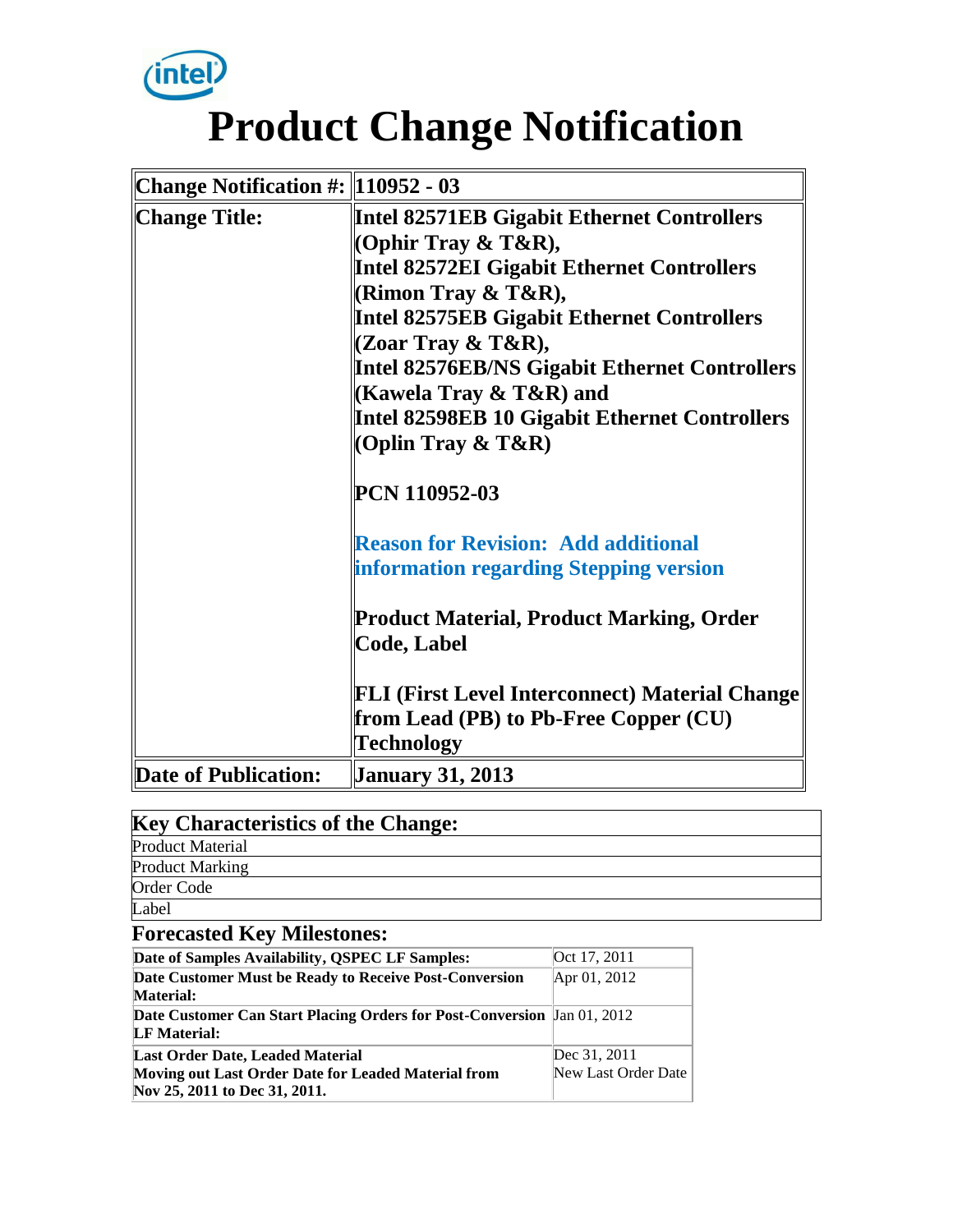#### **Description of Change to the Customer:**

**Reason for Revision:**

**Revision -01>PCN 110952-00 is being revised to move out the Last Order Date (leaded material) from November 25, 2011 to December 31, 2011 and to add SPEC numbers to affected products table (by post conversion MM#'s)**

**Revision -02> PCN 110952-01 is being revised to clarify changes are affecting the Silicon FLI (First Level Interconnect) only.** 

**Revision -03>PCN110952-02 is being revised to include additional information regarding Stepping version. See Product table. See bolded items within this PCN revision noted in Red.**

The Intel 82571EB Gigabit Ethernet Controllers (Ophir Tray & T&R), Intel 82572EI Gigabit Ethernet Controllers (Rimon Tray & T&R), Intel 82575EB Gigabit Ethernet Controllers (Zoar Tray & T&R), Intel 82576EB/NS Gigabit Ethernet Controllers (Kawela Tray & T&R) and Intel 82598EB 10 Gigabit Ethernet Controllers (Oplin Tray & T&R) will undergo the following changes:

**In order to be compliant with Intel's corporate Green initiative, Intel is moving its products manufactured on the P1213 process from RoHS Compliant Leaded FLI (First Level Interconnect) products to RoHS Compliant 100% Lead Free (LF) FLI products.** There is no Form, Fit, or Function or die changes on any of the impacted silicon. Intel anticipates no impact to the customer. Since this is an internal package change to provide a material solution that is RoHS compliant, Intel has qualified and certified this change in the same way as all products supplied to our customers. The customer could use either pre-PCN or Post-PCN material in the same way with no change to electrical performance, mechanical use, or stated reliability.

- A stepping change may be noted for each of impacted silicon. This new MM# does not reflect a change to the silicon die for the impacted controllers and was used for factory identification and tracking for the new components. There is no form-fit-function change for any of the impacted silicon.
- FLI (First Level Interconnect) material will change from Lead (Pb) based solder bump technology to Pb-Free Copper (Cu) technology.
- There is no change to the second level interconnects for these products. This change affects First Level Interconnects only.
- Material Master numbers (MM#'s) will change to the new LF MM#'s, as shown in the products affected table within this PCN notice.
- As part of the conversion to Copper (Cu), the FLI of the substrate will be upgraded to Nickel (Ni)/Palladium (Pd)/Gold (Au).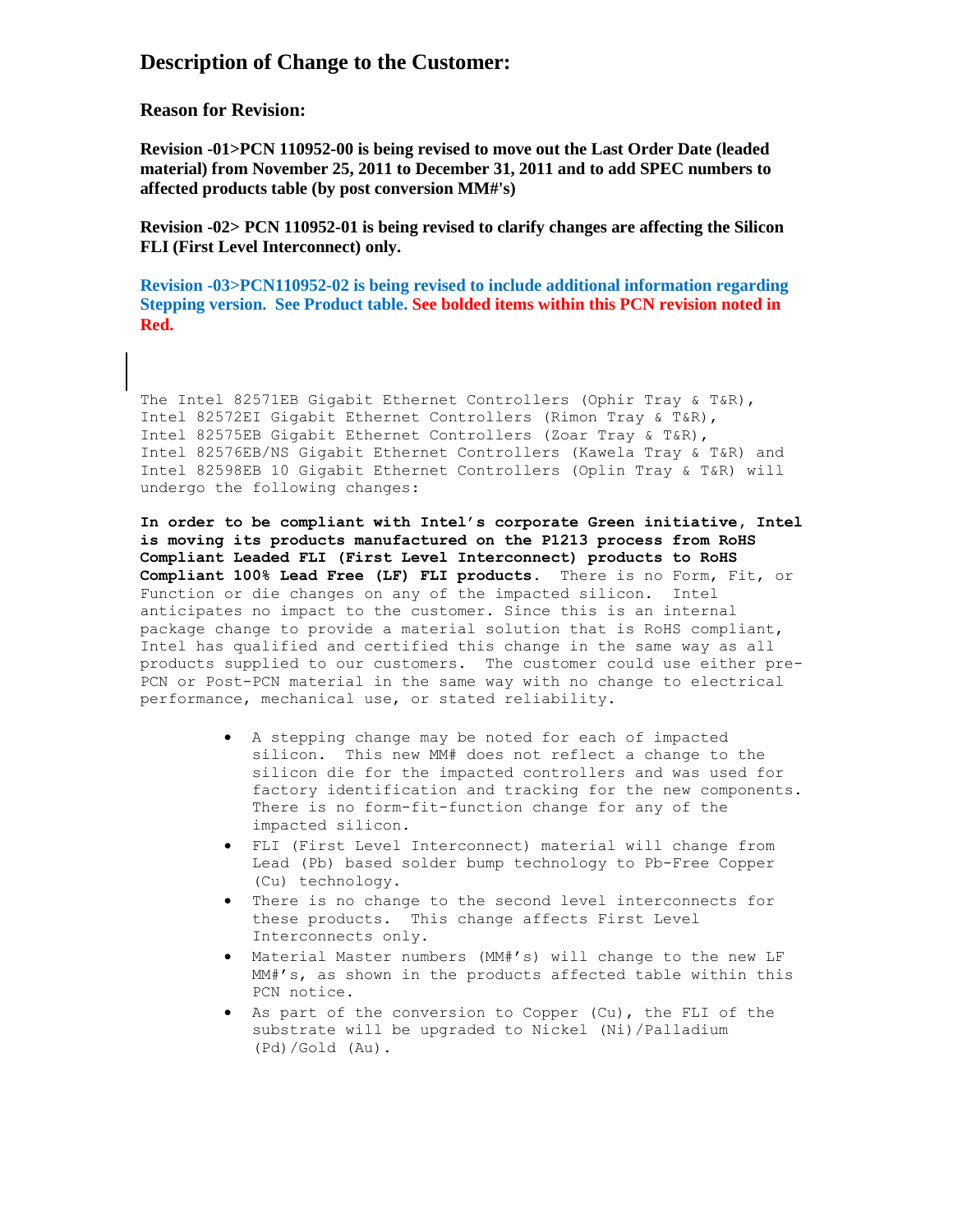In addition to the above changes, Intel is incorporating an internal designator of a dash mark "-" that will be visible on the die side of the package and is approximately 300 x 1000um in size. Actual location may differ from example below. This mark is intended for internal purposes only and does not affect the product performance as designed. Customer's visual inspection system should be updated to allow for this feature.



**Standard Intermediate Box Labels will change from 2nd LVL Interconnect = e1 to RoHS Compliant, e1 as noted in the pictures below.** *Pictures are example only and may not reflect actual product noted within this PCN notice. Label details, including product specifications and reflow temperatures, are for representative purpose and not meant as product specifications called out in this PCN. Actual max reflow temperatures are now noted within the affected products table within this PCN notice.*

#### **Current Label**

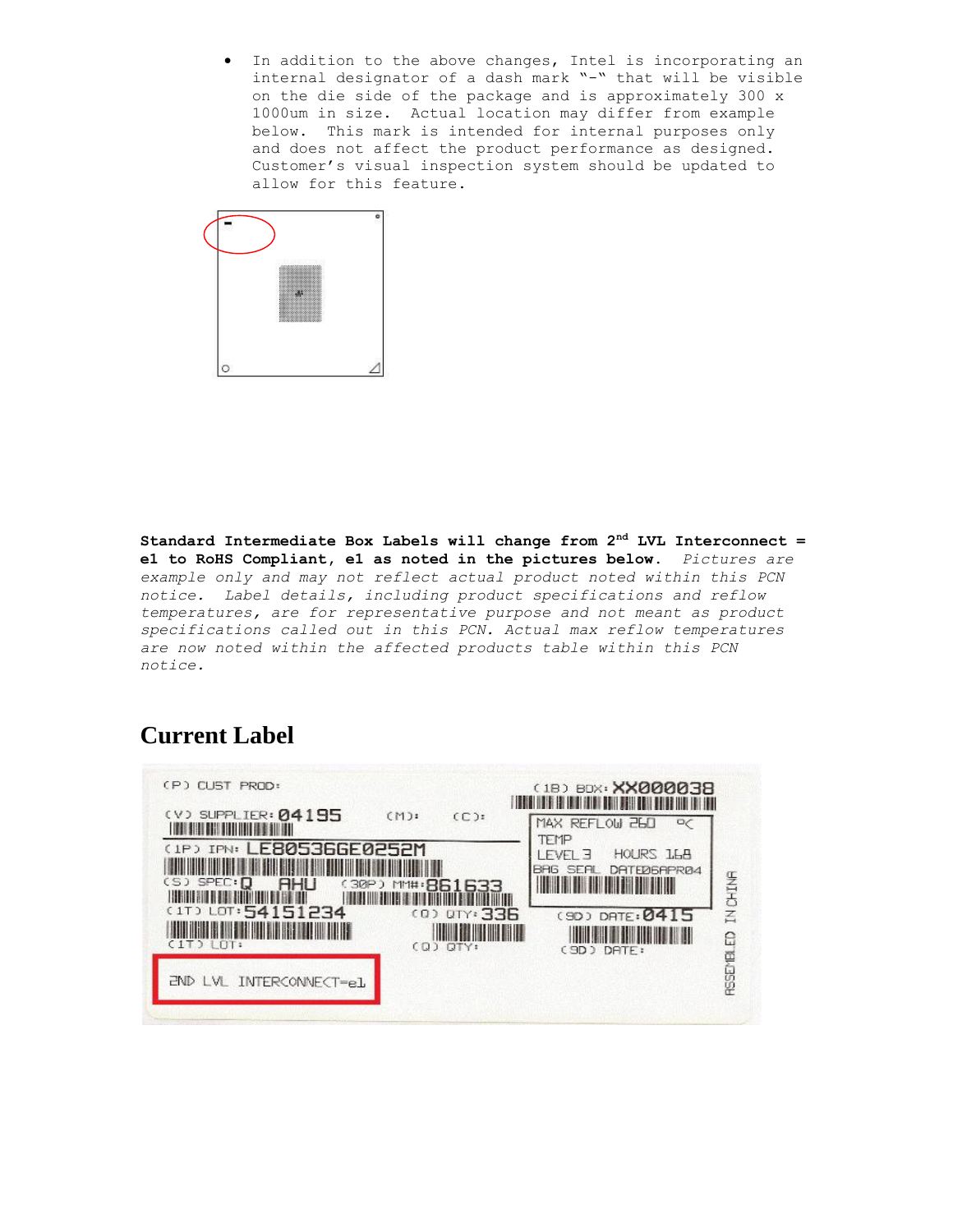#### **New Label**

| (P) CUST PROD:                                                  |                   | (1B) BOX: KKP00091<br><b>THE REAL PROPERTY</b>                          |
|-----------------------------------------------------------------|-------------------|-------------------------------------------------------------------------|
| (V) SUPPLIER: 04195<br><u>an ministra</u>                       | <b>INTEL</b>      | $\circ$<br>250<br>MAX REFLOW<br><b>TEMP</b>                             |
| (1P) IPN: RU80610003495RR<br>$(5)$ SPEC: $\overline{5}$<br>LBMF | (32P) MM#: 904708 | MALAYSIA<br>LEVEL<br>HOURS ILA<br>Е<br><b>NICCINE</b><br>PHCK DATE<br>叾 |
| $(1T)$ $LT$                                                     | (0) OTY: 1320     | (SD) DATE:<br><b>RESERVELED</b>                                         |
| $(1T)$ $LOT:$                                                   | (Q) CTY:          | (SD) DATE:                                                              |
| COMPLIANT,<br>RoHS<br>еl                                        |                   |                                                                         |

#### **Customer Impact of Change and Recommended Action:**

Intel recommends that customer plan to order new MM#'s for the impacted silicon for their platforms when available. Customers need to contact their local Intel Field Sales rep to place orders for any required QSPEC samples, subject to supply availability, see products affected table within this PCN notice for a list of QSPEC sample ordering MM#'s. Please note that all QSPEC samples are only available in Tray (no T&R Samples).

- Silicon QSPEC samples will be available for those customers requesting them starting October 17, 2011.
- Customers can start placing orders for post conversion LF material Jan 1, 2012.
- Customers can start expecting delivery of Post Conversion Material after April 1, 2012.
- The Last Order Date for those customers not choosing to convert to the new MM#'s for the impacted SKUs is November 25, 2011, *moved out to December 31, 2011.*

Customers may receive both versions until current inventory is depleted. The MM#'s would differ and not be mixed in the same shipping box.

Customers visual inspection system should be updated to allow for the dash mark feature (as noted above).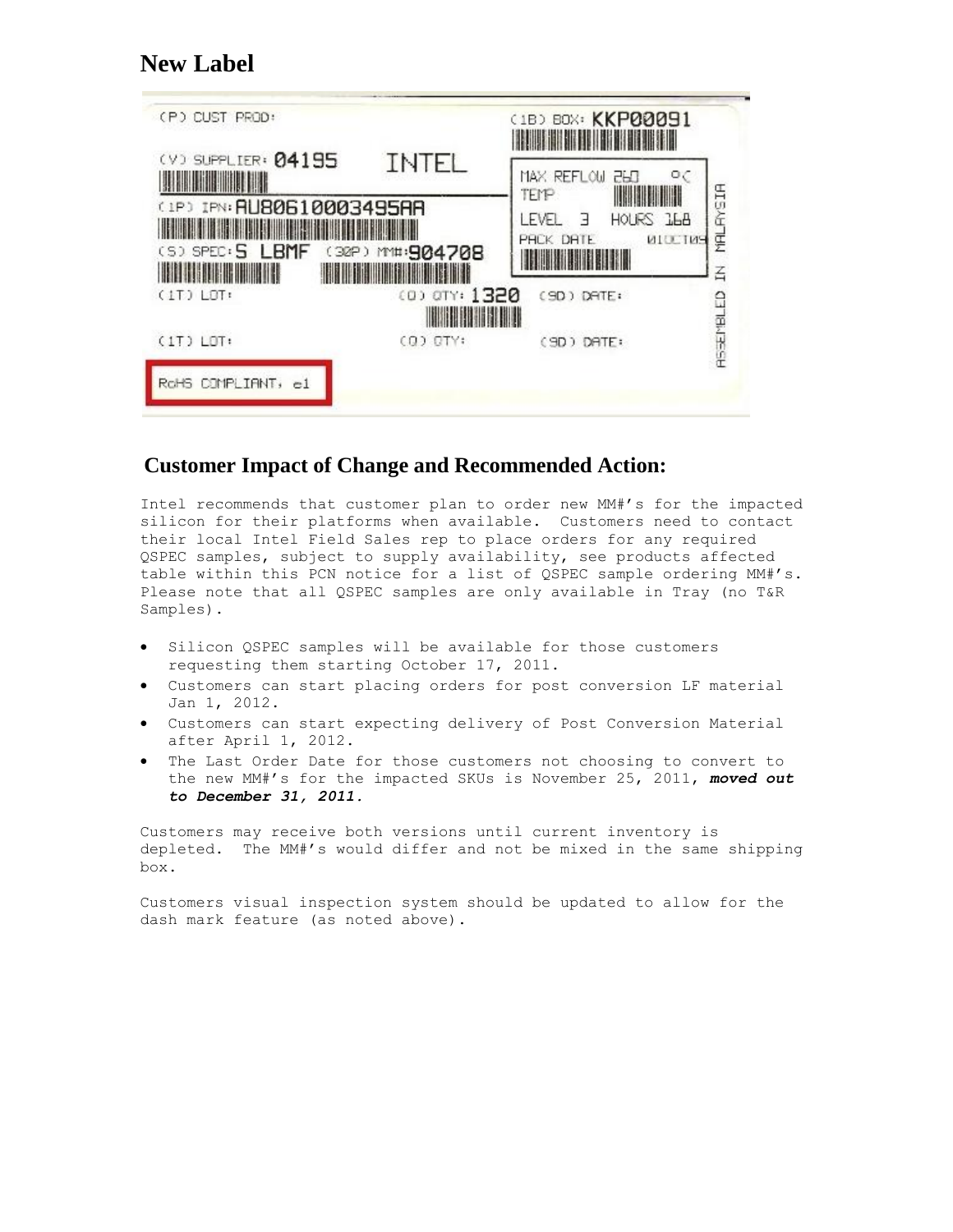### **Products Affected / Intel Ordering Codes:**

| <b>Marketing Name</b>                                                  | Pre<br>Conversion      | Pre-<br>Conversion | Post<br>Conversion  | Post<br>Conversion | Post<br><b>Conversion</b> | Post<br>Conversion | Media<br><b>Type</b> | <b>QSPEC</b><br><b>Sample</b><br>MM# | Max<br><b>Reflow</b> |
|------------------------------------------------------------------------|------------------------|--------------------|---------------------|--------------------|---------------------------|--------------------|----------------------|--------------------------------------|----------------------|
|                                                                        | <b>Product</b><br>Code | MM#                | <b>Product Code</b> | MM#                | Stepping*                 | SPEC#              |                      |                                      | <b>Temp</b>          |
| Intel® 82571EB<br>Gigabit Ethernet<br>Controller, Ophir                | <b>HL82571EB</b>       | 875300             | <b>HL82571EB</b>    | 916297             | $\mathbf{D}1$             | S LJAY             | Tray                 | 916477                               | 220                  |
| Intel <sup>®</sup> 82571EB<br>Gigabit Ethernet<br>Controller, Ophir    | <b>HL82571EB</b>       | 875296             | <b>HL82571EB</b>    | 916298             | D <sub>1</sub>            | S LJAZ             | T&R                  | N/A                                  | 220                  |
| Intel® 82571EB<br>Gigabit Ethernet<br>Controller, Ophir                | JL82571EB              | 875303             | <b>JL82571EB</b>    | 916663             | D <sub>1</sub>            | S LJB4             | Tray                 | 916483                               | 260                  |
| Intel® 82571EB<br>Gigabit Ethernet<br>Controller, Ophir                | <b>JL82571EB</b>       | 875298             | JL82571EB           | 916836             | $\mathbf{D}1$             | SLJB5              | T&R                  | N/A                                  | 260                  |
| Intel® 82572EI<br>Gigabit Ethernet<br>Controller, Rimon                | <b>HL82572EI</b>       | 875302             | <b>HL82572EI</b>    | 916299             | D <sub>1</sub>            | S LJB2             | Tray                 | 916478                               | 220                  |
| Intel® 82572EI<br>Gigabit Ethernet<br>Controller, Rimon                | <b>HL82572EI</b>       | 875297             | <b>HL82572EI</b>    | 916300             | $\mathbf{D}1$             | SLJB3              | T&R                  | N/A                                  | 220                  |
| Intel <sup>®</sup> 82572EI<br>Gigabit Ethernet<br>Controller, Rimon    | JI 82572EI             | 875304             | <b>JL82572EI</b>    | 916939             | $\mathbf{D}1$             | SLJB8              | Tray                 | 916485                               | 260                  |
| Intel <sup>®</sup> 82572EI<br>Gigabit Ethernet<br>Controller, Rimon    | <b>JL82572EI</b>       | 875299             | JL82572EI           | 916940             | $\mathbf{D}1$             | SLJB9              | T&R                  | N/A                                  | 260                  |
| Intel® 82575EB<br>Gigabit Ethernet<br>Controller, Zoar                 | <b>JL82575EB</b>       | 890990             | JL82575EB           | 916837             | A3                        | S LJBS             | T&R                  | N/A                                  | 260                  |
| Intel <sup>®</sup> 82575EB<br>Gigabit Ethernet<br>Controller, Zoar     | <b>JL82575EB</b>       | 890991             | <b>JL82575EB</b>    | 916838             | A3                        | S LJBT             | Tray                 | 915244                               | 260                  |
| Intel® 82576EB<br>Gigabit Ethernet<br>Controller, Kawela               | <b>HL82576EB</b>       | 898303             | <b>HL82576EB</b>    | 916949             | A2                        | <b>SLJBC</b>       | T&R                  | N/A                                  | 220                  |
| Intel® 82576EB<br>Gigabit Ethernet<br>Controller, Kawela               | <b>HL82576EB</b>       | 898304             | <b>HL82576EB</b>    | 916950             | A2                        | <b>SLJBD</b>       | Tray                 | 916530                               | 220                  |
| Intel® 82576EB<br>Gigabit Ethernet<br>Controller, Kawela               | <b>JL82576EB</b>       | 897979             | <b>JL82576EB</b>    | 916955             | A2                        | <b>SLJBG</b>       | T&R                  | N/A                                  | 260                  |
| Intel® 82576EB<br><b>Gigabit Ethernet</b><br>Controller, Kawela        | <b>JL82576EB</b>       | 897983             | <b>JL82576EB</b>    | 916956             | A2                        | <b>SLJBH</b>       | Tray                 | 916652                               | 260                  |
| Intel® 82576NS<br>Gigabit Ethernet<br>Controller, Kawela               | <b>JL82576NS</b>       | 899825             | <b>JL82576NS</b>    | 916961             | A2                        | <b>SLJBN</b>       | T&R                  | N/A                                  | 260                  |
| Intel® 82576NS<br>Gigabit Ethernet<br>Controller, Kawela               | <b>JL82576NS</b>       | 899826             | <b>JL82576NS</b>    | 916962             | A2                        | S LJBP             | Tray                 | 916655                               | 260                  |
| Intel <sup>®</sup> 82598EB 10<br>Gigabit Ethernet<br>Controller, Oplin | <b>JL82598EB</b>       | 890967             | <b>JL82598EB</b>    | 916953             | ${\bf A2}$                | S LJBO             | T&R                  | N/A                                  | 260                  |
| Intel® 82598EB 10<br>Gigabit Ethernet<br>Controller, Oplin             | <b>JL82598EB</b>       | 890968             | <b>JL82598EB</b>    | 916954             | ${\bf A2}$                | S LJBR             | Tray                 | 916662                               | 260                  |

**\* A stepping change may be noted for each of impacted silicon. This new MM# does not reflect a change to the silicon die for the impacted controllers and was used for factory identification and tracking for the new components. There is no form-fit-function change for any of the impacted silicon.**

 $\mathbf{I}$